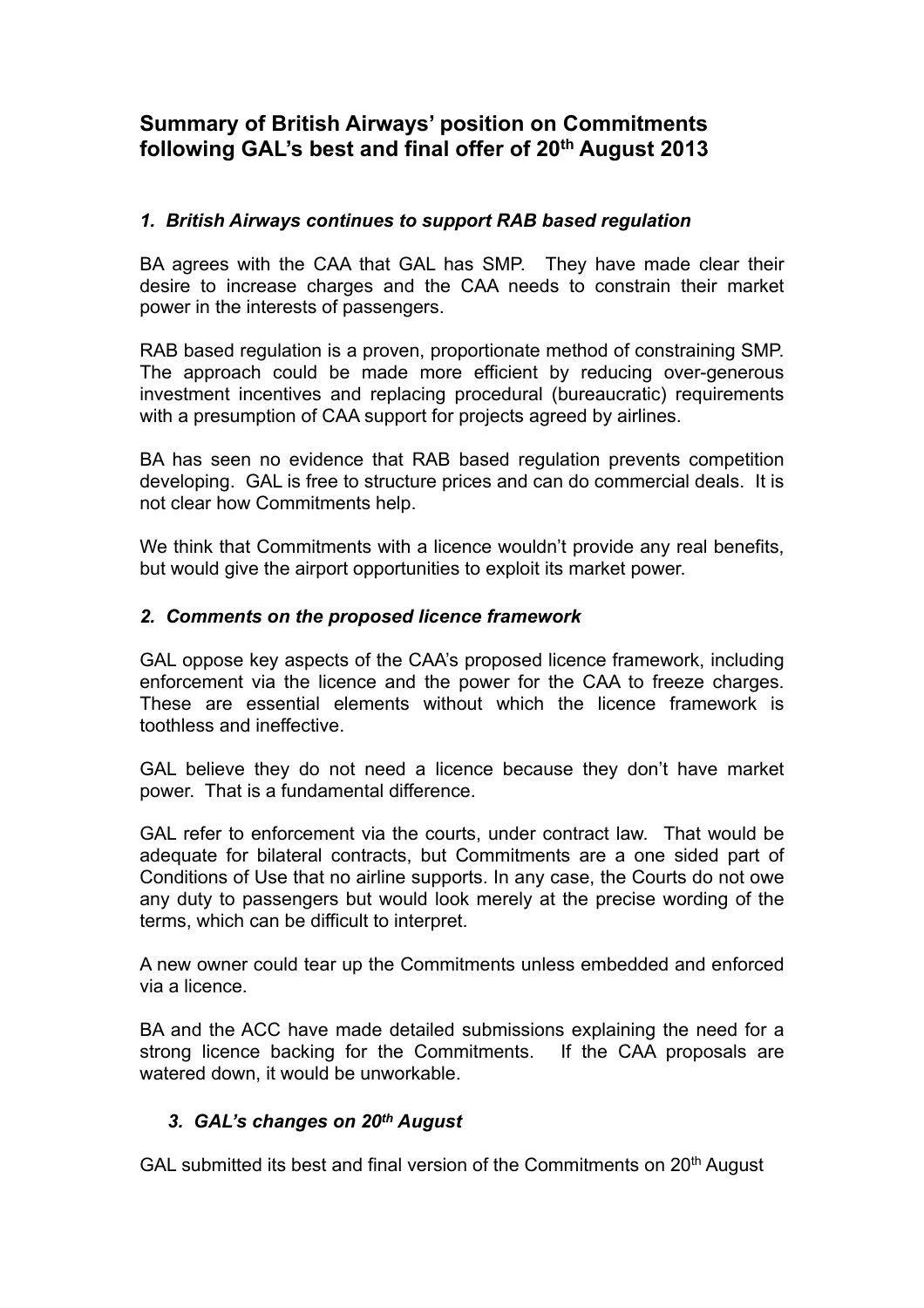This contained some changes, but they are relatively small and insufficient to change BA's views.

The price reduction is not a real concession because prices would reduce further in any case, given the increased traffic forecasts. The Commitments price of RPI+1.5% cannot therefore be compared with RPI+1% or even with RPI+0% (the CAA's 5 and 7 year fair prices).

GAL is wrong to say that the airport and airlines are now agreed on service quality. The airlines believe a much stronger regime would be required under Commitments and have argued for 14% of airport charges to be at risk even under a RAB based approach (vs GAL's 7%). GAL also propose to halve the rebate payments by paying 1/12 rather than 1/6 for a failure.

Nevertheless, we welcome GAL's offer to drop compulsory bonuses, which we think should feature only if and when agreed bilaterally under a contract.

We also welcome GAL's acknowledgement that greater airline support would be needed to change the Commitments, although 67% is still too low and there is great ambiguity about how this would be calculated (given that some airlines may be partially covered by contracts).

#### *4. Major objections to Commitments*

GAL still makes no commitments on capex outputs, meaning that essential facilities might not be provided at all, or might be delayed unless airlines agreed to pay increased prices.

GAL would have many opportunities to increase prices by levying premium service charges even for facilities that have already been paid for:

#### *[Two examples redacted*]

Any premium charges should be freely agreed under a bilateral contract for and not imposed unilaterally by the airport.

GAL's second runway costs would be uncapped and could be excessive. They have not agreed even to follow CAA guidance.

GAL's proposed price is excessive and highly inefficient. This is designed to benefit GAL's shareholders, rather than passengers.

The SQR regime is insufficient to incentivise GAL to make necessary and desirable investments needed by airlines and passengers and is weaker than the current scheme due to rebates being halved. It may be cheaper for GAL to pay a rebate than to pay the costs of meeting the standards, especially as the RAB incentivie would be lost.